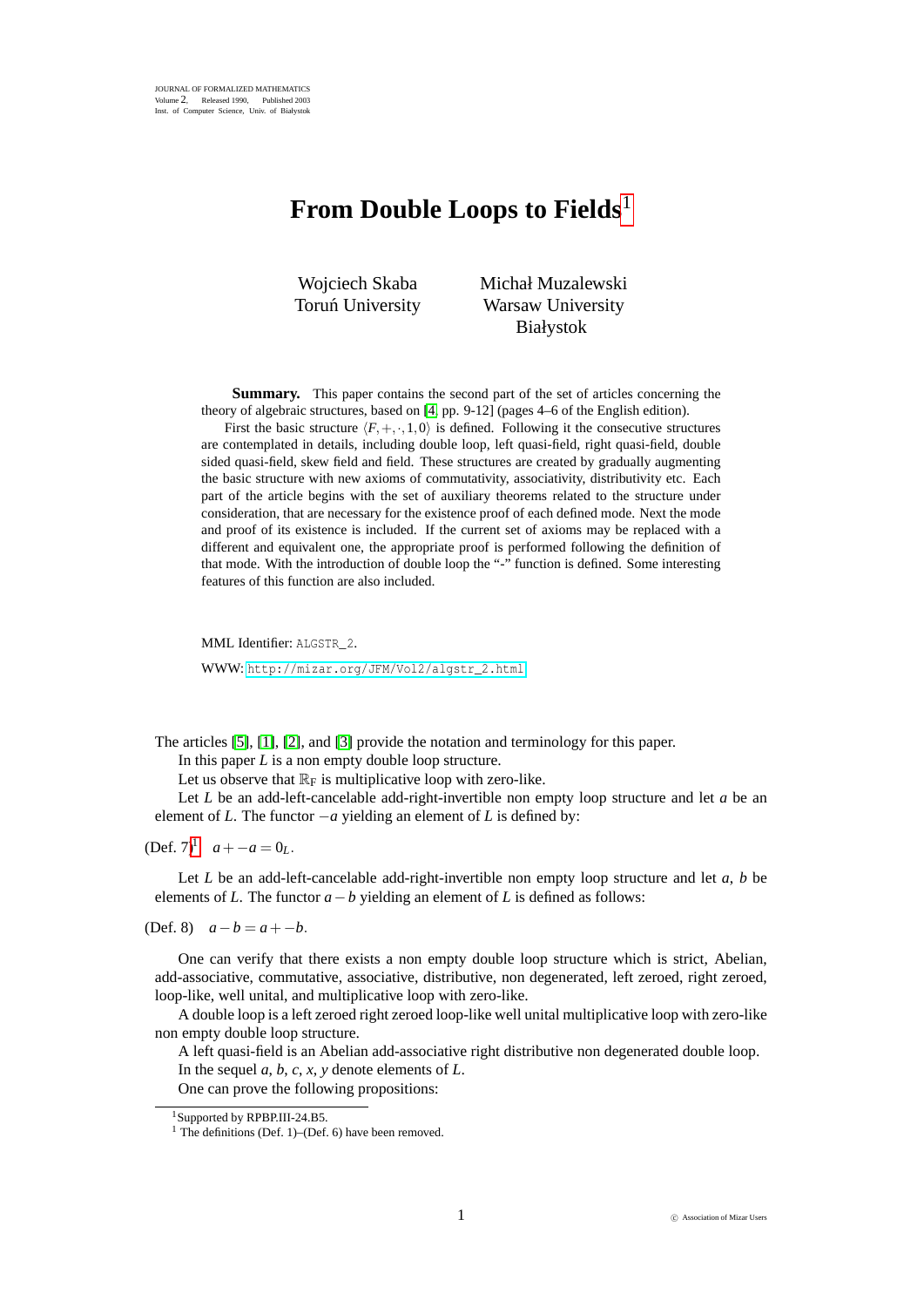$(12)^2$  $(12)^2$  $(12)^2$  *L* is a left quasi-field if and only if the following conditions are satisfied:

for every *a* holds  $a + 0<sub>L</sub> = a$  and for every *a* there exists *x* such that  $a + x = 0<sub>L</sub>$  and for all *a*, *b*, *c* holds  $(a + b) + c = a + (b + c)$  and for all *a*, *b* holds  $a + b = b + a$  and  $0_L \neq 1_L$  and for every *a* holds  $a \cdot \mathbf{1}_L = a$  and for every *a* holds  $\mathbf{1}_L \cdot a = a$  and for all *a*, *b* such that  $a \neq 0_L$  there exists *x* such that  $a \cdot x = b$  and for all *a*, *b* such that  $a \neq 0_L$  there exists *x* such that  $x \cdot a = b$ and for all *a*, *x*, *y* such that  $a \neq 0_L$  holds if  $a \cdot x = a \cdot y$ , then  $x = y$  and for all *a*, *x*, *y* such that  $a \neq 0_L$  holds if  $x \cdot a = y \cdot a$ , then  $x = y$  and for every *a* holds  $a \cdot 0_L = 0_L$  and for every *a* holds  $0_L \cdot a = 0_L$  and for all *a*, *b*, *c* holds  $a \cdot (b + c) = a \cdot b + a \cdot c$ .

- (14)<sup>[3](#page-1-1)</sup> For every Abelian right distributive double loop *G* and for all elements *a*, *b* of *G* holds  $a \cdot -b = -a \cdot b$ .
- (15) Let *G* be an Abelian add-left-cancelable add-right-invertible non empty loop structure and *a* be an element of *G*. Then  $-\alpha = a$ .
- (16) For every Abelian right distributive double loop *G* holds  $(-1_G) \cdot -1_G = 1_G$ .
- (17) For every Abelian right distributive double loop *G* and for all elements *a*, *x*, *y* of *G* holds  $a \cdot (x - y) = a \cdot x - a \cdot y$ .

A right quasi-field is an Abelian add-associative left distributive non degenerated double loop. Next we state the proposition

 $(19)^4$  $(19)^4$  *L* is a right quasi-field if and only if the following conditions are satisfied:

for every *a* holds  $a + 0<sub>L</sub> = a$  and for every *a* there exists *x* such that  $a + x = 0<sub>L</sub>$  and for all *a*, *b*, *c* holds  $(a + b) + c = a + (b + c)$  and for all *a*, *b* holds  $a + b = b + a$  and  $0_L \neq 1_L$  and for every *a* holds  $a \cdot \mathbf{1}_L = a$  and for every *a* holds  $\mathbf{1}_L \cdot a = a$  and for all *a*, *b* such that  $a \neq 0_L$  there exists *x* such that  $a \cdot x = b$  and for all *a*, *b* such that  $a \neq 0_L$  there exists *x* such that  $x \cdot a = b$ and for all *a*, *x*, *y* such that  $a \neq 0_L$  holds if  $a \cdot x = a \cdot y$ , then  $x = y$  and for all *a*, *x*, *y* such that  $a \neq 0_L$  holds if  $x \cdot a = y \cdot a$ , then  $x = y$  and for every *a* holds  $a \cdot 0_L = 0_L$  and for every *a* holds  $0_L \cdot a = 0_L$  and for all *a*, *b*, *c* holds  $(b+c) \cdot a = b \cdot a + c \cdot a$ .

We use the following convention: *G* denotes a left distributive double loop and *a*, *b*, *x*, *y* denote elements of *G*.

We now state three propositions:

- $(21)^5$  $(21)^5$   $(-b) \cdot a = -b \cdot a$ .
- (23)<sup>[6](#page-1-4)</sup> For every Abelian left distributive double loop *G* holds  $(-1_G) \cdot -1_G = 1_G$ .
- (24)  $(x-y) \cdot a = x \cdot a y \cdot a$ .

A double sided quasi-field is an Abelian add-associative distributive non degenerated double loop.

In the sequel  $a, b, c, x, y$  denote elements of  $L$ . Next we state the proposition

 $(26)^7$  $(26)^7$  *L* is a double sided quasi-field if and only if the following conditions are satisfied:

for every *a* holds  $a + 0<sub>L</sub> = a$  and for every *a* there exists *x* such that  $a + x = 0<sub>L</sub>$  and for all *a*, *b*, *c* holds  $(a+b)+c = a + (b+c)$  and for all *a*, *b* holds  $a+b = b+a$  and  $0_L \neq 1_L$  and for every *a* holds  $a \cdot \mathbf{1}_L = a$  and for every *a* holds  $\mathbf{1}_L \cdot a = a$  and for all *a*, *b* such that  $a \neq 0_L$  there exists *x* such that  $a \cdot x = b$  and for all *a*, *b* such that  $a \neq 0_L$  there exists *x* such that  $x \cdot a = b$  and for all *a*, *x*, *y* such that  $a \neq 0$ *L* holds if  $a \cdot x = a \cdot y$ , then  $x = y$  and for all  $a, x, y$  such that  $a \neq 0$ *L* holds if  $x \cdot a = y \cdot a$ , then  $x = y$  and for every *a* holds  $a \cdot 0_L = 0_L$  and for every *a* holds  $0_L \cdot a = 0_L$  and for all a, b, c holds  $a \cdot (b+c) = a \cdot b + a \cdot c$  and for all a, b, c holds  $(b+c) \cdot a = b \cdot a + c \cdot a$ .

<span id="page-1-0"></span> $2$  The propositions (1)–(11) have been removed.

<span id="page-1-1"></span> $3$  The proposition (13) has been removed.

<span id="page-1-2"></span>The proposition (18) has been removed.

<span id="page-1-3"></span><sup>5</sup> The proposition (20) has been removed.

<span id="page-1-4"></span> $6$  The proposition (22) has been removed.

<span id="page-1-5"></span><sup>7</sup> The proposition (25) has been removed.